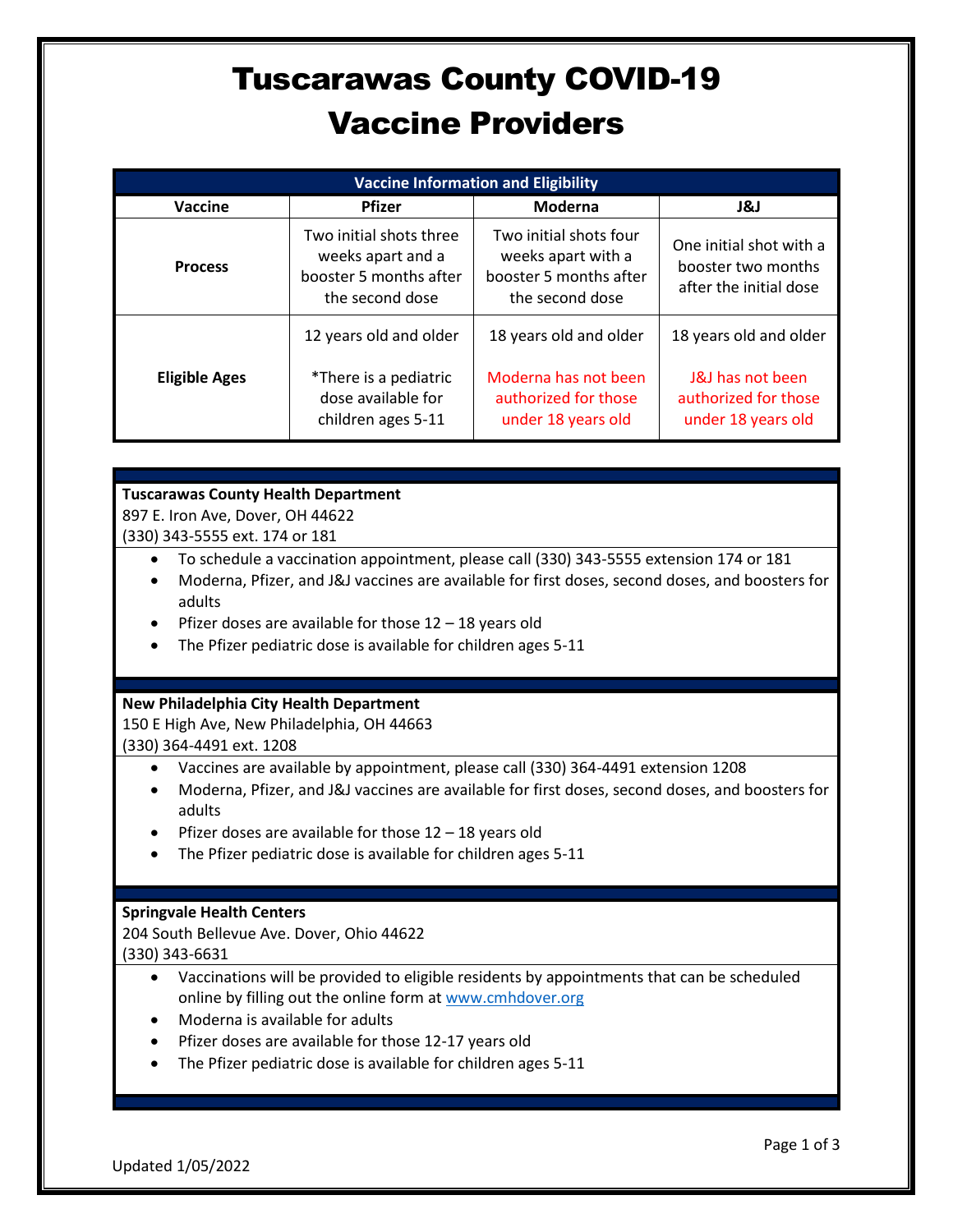### Tuscarawas County COVID-19 Vaccine Providers

|                                                                                                                                                                                | <b>Discount Drug Mart (New Philadelphia)</b>                                                 |  |  |  |  |
|--------------------------------------------------------------------------------------------------------------------------------------------------------------------------------|----------------------------------------------------------------------------------------------|--|--|--|--|
| <b>Discount Drug Mart (Dover)</b><br>3015 N Wooster Ave, Dover, OH 44622                                                                                                       | 238 2 <sup>nd</sup> St. NW, New Philadelphia, OH 44663                                       |  |  |  |  |
| (330) 343-7700                                                                                                                                                                 | (330) 339-6040                                                                               |  |  |  |  |
|                                                                                                                                                                                |                                                                                              |  |  |  |  |
| To schedule a vaccination appointment, eligible residents should register online at<br>https://covid.discount-drugmart.com or call their preferred Discount Drug Mart location |                                                                                              |  |  |  |  |
| Moderna and Pfizer vaccines are available for first doses, second doses, and boosters for                                                                                      |                                                                                              |  |  |  |  |
| adults                                                                                                                                                                         |                                                                                              |  |  |  |  |
| Pfizer doses are available for those $12 - 18$ years old                                                                                                                       |                                                                                              |  |  |  |  |
| For Children ages 5-11, make an appointment and residents will be notified when Pfizer                                                                                         |                                                                                              |  |  |  |  |
| pediatric doses are available                                                                                                                                                  |                                                                                              |  |  |  |  |
|                                                                                                                                                                                |                                                                                              |  |  |  |  |
|                                                                                                                                                                                |                                                                                              |  |  |  |  |
| <b>Giant Eagle (Bolivar)</b>                                                                                                                                                   | <b>Giant Eagle (Dover)</b>                                                                   |  |  |  |  |
| 11031 SR. 212 NE, Bolivar, OH 44612                                                                                                                                            | 515 Union Ave, Dover, OH 44622                                                               |  |  |  |  |
| Vaccinations will be provided to eligible residents by appointments that can be scheduled                                                                                      |                                                                                              |  |  |  |  |
| online at www.gianteagle.com/COVIDVACCINE                                                                                                                                      |                                                                                              |  |  |  |  |
| Pfizer, Moderna, and J&J vaccines are available for first doses, second doses, and boosters for                                                                                |                                                                                              |  |  |  |  |
| adults                                                                                                                                                                         |                                                                                              |  |  |  |  |
| Pfizer doses are available for those $12 - 18$ years old                                                                                                                       |                                                                                              |  |  |  |  |
| The Pfizer pediatric dose is available for children ages 5-11                                                                                                                  |                                                                                              |  |  |  |  |
|                                                                                                                                                                                |                                                                                              |  |  |  |  |
|                                                                                                                                                                                |                                                                                              |  |  |  |  |
|                                                                                                                                                                                |                                                                                              |  |  |  |  |
| <b>Rite Aid (New Philadelphia)</b>                                                                                                                                             | <b>Rite Aid (Uhrichsville)</b>                                                               |  |  |  |  |
| 705 W High Ave, New Philadelphia, OH 44663<br>(330) 339-2565                                                                                                                   | 735 N Water St, Uhrichsville, OH 44683<br>(740) 922-7587                                     |  |  |  |  |
| $\bullet$                                                                                                                                                                      | Vaccinations will be provided to eligible residents by appointments that can be scheduled    |  |  |  |  |
| online at https://www.riteaid.com/schedule                                                                                                                                     |                                                                                              |  |  |  |  |
|                                                                                                                                                                                | Pfizer, Moderna, and J&J vaccines are available for first doses, second doses, and boosters  |  |  |  |  |
| $\bullet$                                                                                                                                                                      | The Uhrichsville location offers the pediatric dose for children ages $5 - 11$ , but the New |  |  |  |  |
| Philadelphia location does not at this time                                                                                                                                    |                                                                                              |  |  |  |  |
|                                                                                                                                                                                |                                                                                              |  |  |  |  |
|                                                                                                                                                                                |                                                                                              |  |  |  |  |
| <b>Walmart (New Philadelphia)</b>                                                                                                                                              |                                                                                              |  |  |  |  |
| 231 Bluebell Dr SW, New Philadelphia, OH 44663                                                                                                                                 |                                                                                              |  |  |  |  |
| (330) 339-6163                                                                                                                                                                 |                                                                                              |  |  |  |  |
| Residents can schedule an appointment by going to                                                                                                                              |                                                                                              |  |  |  |  |
| https://www.walmart.com/cp/immunizations-flu-shots/1228302                                                                                                                     |                                                                                              |  |  |  |  |
|                                                                                                                                                                                | Pfizer, Moderna, and J&J vaccines are available for first doses, second doses, and boosters  |  |  |  |  |
| No first dose Pfizer currently, getting more January 8 <sup>th</sup><br>$\circ$                                                                                                |                                                                                              |  |  |  |  |
| The Pfizer pediatric dose is available for children ages 5-11                                                                                                                  |                                                                                              |  |  |  |  |
|                                                                                                                                                                                |                                                                                              |  |  |  |  |